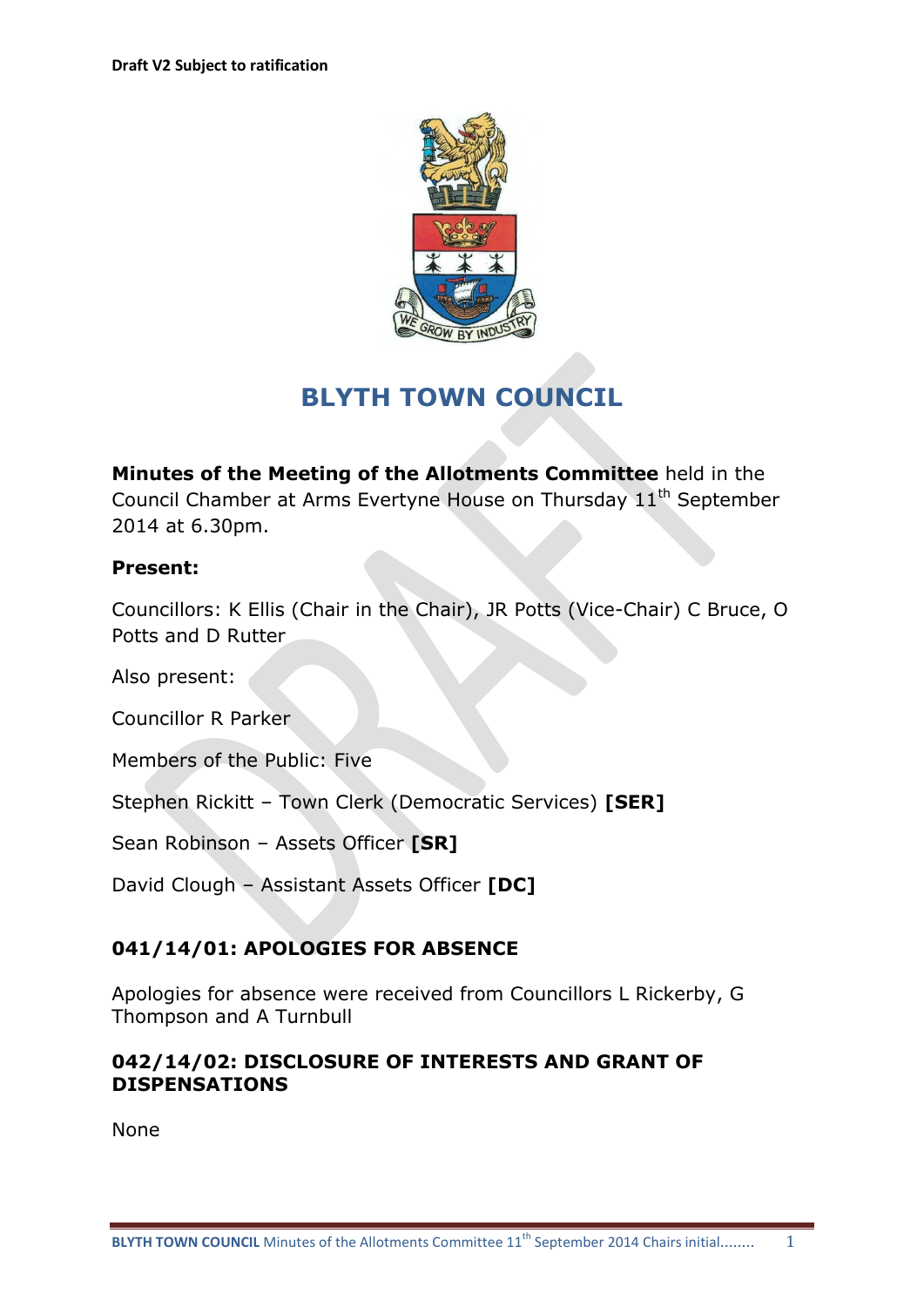# **043/14/03: MINUTES OF THE ALLOTMENTS COMMITTEE HELD ON THE 3 RD JUNE 2014**

These were agreed as a true record and signed by the Chair.

The Town Clerk (Democratic Services) to action the research regarding neighbouring land at 10<sup>th</sup> Avenue. **Action SER** 

# **044/14/04: REPORT OF THE ASSETS OFFICER**

The Committee considered the report of the Assets Officer, a copy of which is attached to the signed minutes (see below).

The Committee made the following decisions:

### 1: Bolam Avenue

To delegate authority to the Assets Officer (in consultation with the Chair and Vice-Chair) to arrange the re-siting of the water meter and stopcock once a check has been made to ascertain details of the original decision to locate in the current position, including the dates of any instructions and invoices. **Action SR**

The Committee was advised that road planings had not yet been delivered as only those without tar contamination were suitable. [See also the minute on  $10^{th}$  Avenue below]

### 2: Beatrice Avenue

The Committee authorised the installation of the gate. **Action SR/DC**

### $3: 10^{th}$  Avenue

The Committee gave retrospective approval for the emergency repairs to the car park entrance repairs.

Following an explanation from the Assets Officer, the Committee agreed to authorise the use of the eco-proactive binding product as material for the repair of the roadways. This will be monitored as being a potential long-term solution for other allotment roadways. **Action SR/DC**

#### 4: Wensleydale

The Committee approved the instruction of WL Straughan and Sons to convert one plot into raised beds for the disabled (including paving) and to clear Plot 29 and convert it into three Plots.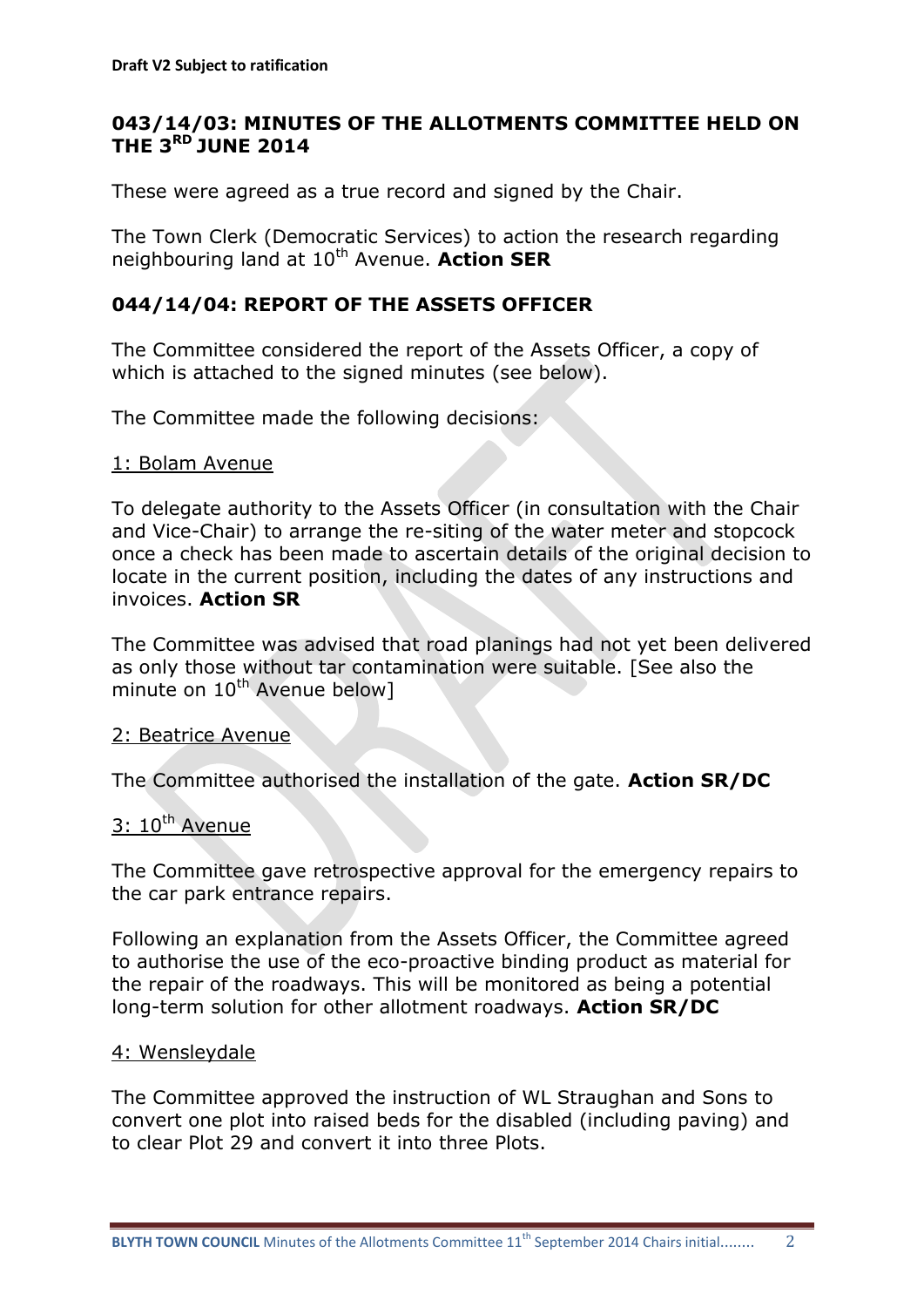The Committee gave delegated authority to the Assets Officer (in consultation with the Chair and Vice-Chair) to accept the lowest tender for the clearance of Plot 54 and its conversion into three plots. **Action SR/DC**

### 5: Site Surveys

The Assets Officer was authorised to commence the surveys of each site. He is to keep the Chair and Vice-Chair informed of progress. **Action SR**

### **045/14/05: ANY OTHER BUSINESS AND ITEMS FOR URGENT ATTENTION**

Members of the Committee sought clarification on a number of financial issues. A member of the public sought a possible waiver of rent and was asked to put the request in writing.

The Assistant Assets Officer and the Town Clerk (Democratic Services) are to provide a report on the restrictions (if any) on raising rents on "Dig for Victory" allotments. **Action DC & SER**

# **046/14/08: DATE OF THE NEXT SCHEDULED MEETING**

It was **AGREED** that the next scheduled Meeting of the Allotments Committee is to take place on the  $7<sup>th</sup>$  October 2014 at 6.30pm in the Council Chamber which will focus on the budget proposals for 2015/2016

# **047/14/09 AN ALLOTMENT TENANCY**

The Committee then resolved to exclude the press and public under the Public Bodies (Admission to Meetings) Act 1960 as it involved potential legal proceedings.

The Committee were advised of issues surrounding the termination of an allotment tenancy on Laverock Place. The Committee endorsed the action of officers in giving notice to quit.

# **Meeting Closed: 7.20pm**

**Date:**

**Signed:**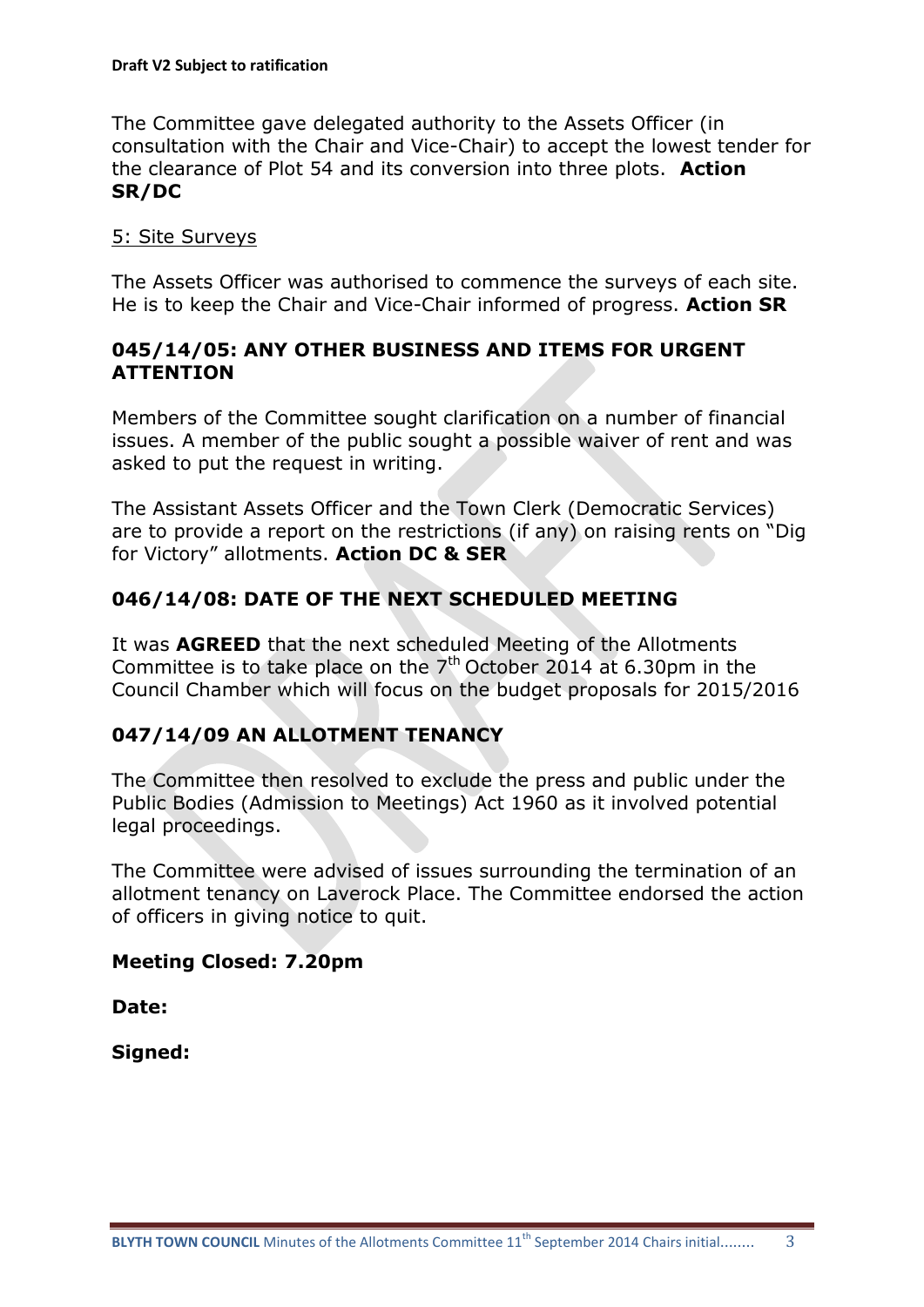### **Members of the Committee:**

Councillor K Ellis (Chair) Councillor J R Potts (Vice-Chair) Councillor C Bruce Councillor B W Elliott Councillor O Potts Councillor L Rickerby Councillor D Rutter Councillor G Thompson Councillor A Turnbull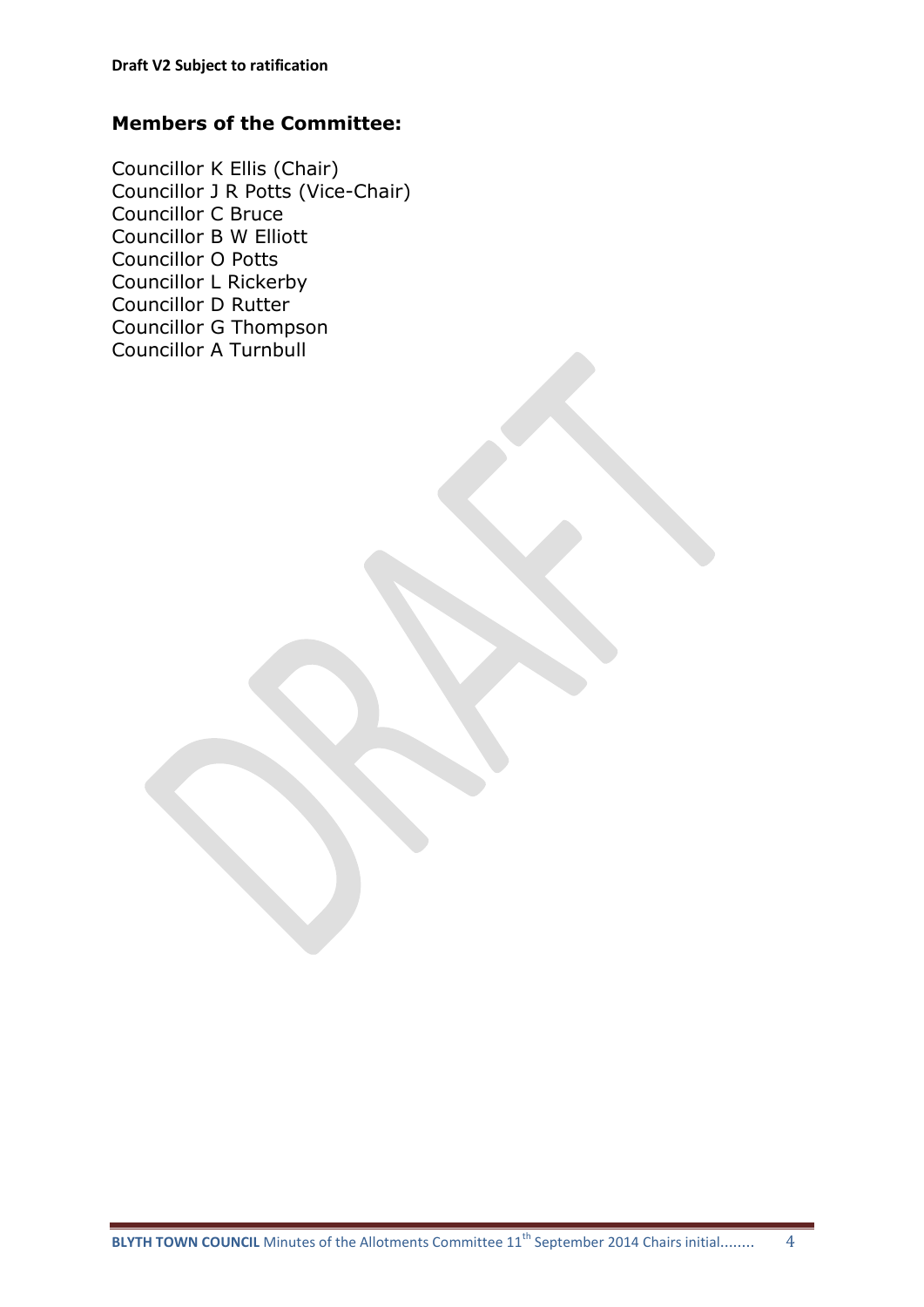# *Allotments Committee 11 Sep 2014*

*Report of the Assets Officer*

#### **Bolam Avenue**

Work has now been completed (16 Aug 14) for the removal of excess rubbish which was deposited along the wall adjacent to Ford Drive and the clearance of 2 gardens.

There has been a water leak on the site which has been rectified. The cost of the repair was £192 + vat.

The water meter and stop cock requires to be moved as it has become a hazard with a number of near misses from vehicles. I propose that the water meter and stop cock should be re-sited and the quote/cost for this work to be carried out is  $£548.40 + vat.$ 

Cllr C Bruce enquired as to empty/unused gardens on the site. The Blyth Small Holdings & Allotment Association with support from Blyth Town Council has now served notice to 12 tenants that have been in breach of their tenancy agreements. All 12 gardens have now been re-let to new tenants and all gardens on the site are occupied.

Cllr Bruce has arranged that 2 lorry loads of road planings to be delivered to Bolam Avenue. This needs approval from Blyth Small Holdings & Allotment Association prior to delivery. We also need a plan from the Association of how the work is to be carried out.

#### **Beatrice Avenue**

There is a need to fit a double gate to the fence running adjacent to the field that is now been turned into new allotment gardens. Presently the only access in to the field is from the south side of Laverock Hall Road and transiting through the horse field. With the issue of the land ownership been questioned by the proprietor of the stables this will avoid any confrontation until the matter is resolved. Also we can then block the access from stables once the horses have been removed. The quote/cost for this work is £980.00 + vat.

#### **Side Club**

Nothing to report

#### **10th Avenue**

The committee agreed to carry out emergency repairs to the road surface from the entrance to car park as it has become unsafe. The emergency work was carried out w/c 09 Jun 14 and the cost for the repair was  $£1,178.00 + \text{vat}$ . This was approved by the Chair and Vice Chair.

With the temporary surface repair now complete we are now looking to get a more permanent durable surface laid. As discussed at previous Allotment Committee meetings we received a quote from Northumberland County Council which came to £40,000 which is excessive for what we would like to achieve.

We have now sourced two more quotes for the work as follows: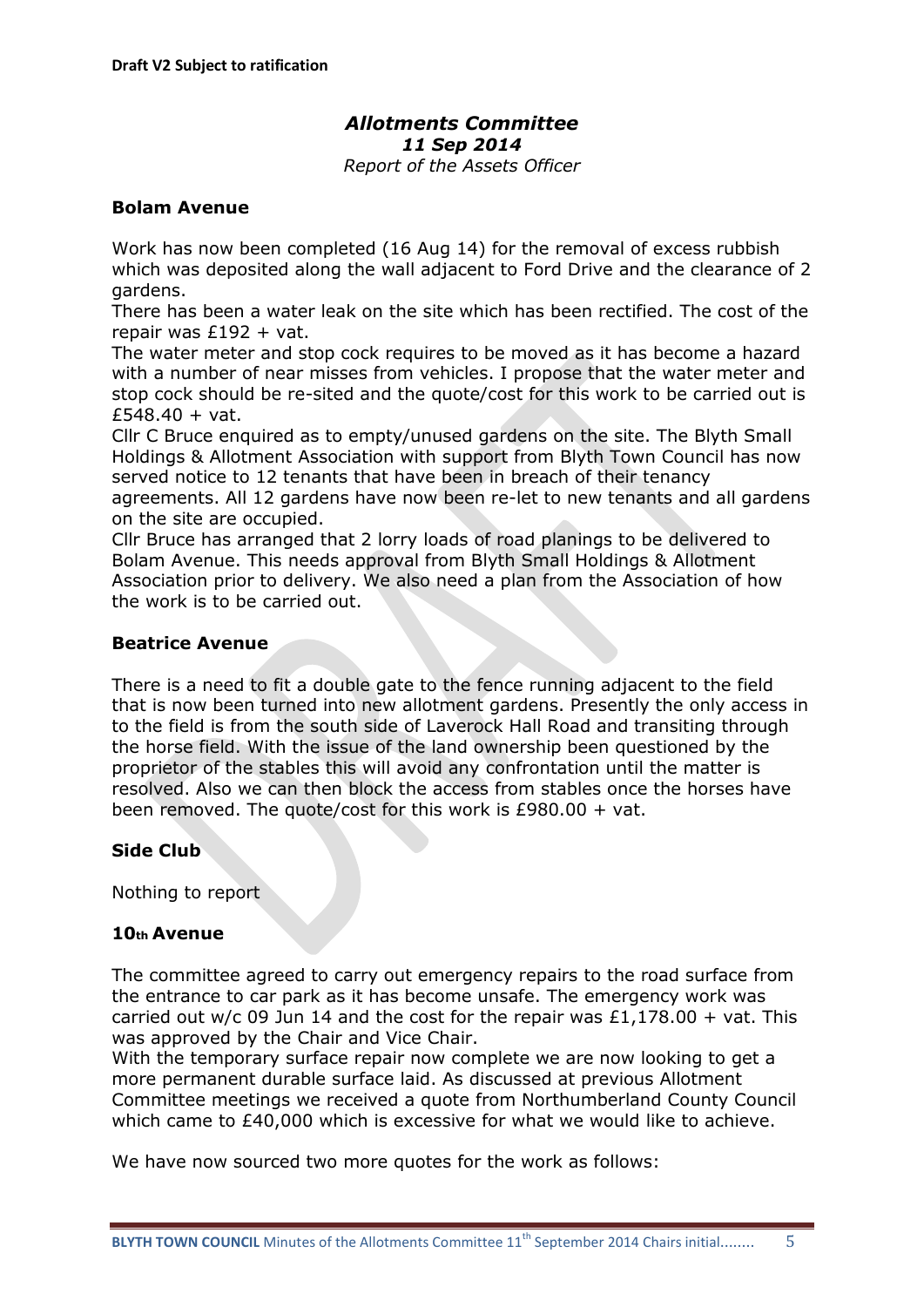Perfect Paving Solutions (Steven Arkle Ltd) £27,318.40 + vat W L Straughan & Son Ltd Option 1 (500m2) – (ECO PROACTIVE) To: Rip, grade and incorporate eco-proactive binding product to material and roll. (This option will be a permanent option).  $£5,010.00 + vat$ Option 2 (500m2) – (GSB) To: Excavate 100mm of area and dispose of materials. Supply and install 100mm of GSB Type 1 sub-base and consolidate. £5,285.00 + vat

Myself, and the Assistant Assets Officer have visited an Allotment site in Ashington which has had option 1 laid on the entrance and from the feedback of the Allotment holders they are very happy with the new surface. Ashington Town Council is now in the process of improving the road surface at another site and is looking to carry out resurfacing on all their sites in the near future. If any of the Committee members would like to view the resurfacing at Ashington we can arrange a site visit.

Raised Beds:

A quote has been sought to install raised beds at 10th Avenue as previously discussed by W L Straughan Ltd:

£1,525.00 + vat

**Recommendation: That approval is given for the above works to be carried out.** 

### **Laverock Place**

An issue concerning an individual allotment will be discussed in Part II.

#### **South Farm**

Nothing to report

#### **20th Avenue**

Nothing to report

#### **Bebside**

Nothing to report

#### **Wensleydale**

The building of the seven new gardens is now complete and 6 of the gardens have now been let to new tenants from the waiting list. The seventh garden is to be converted for the use of disabled tenants. The cost/quote for this work is below:

Perfect Paving Solutions (Steven Arkle Ltd) £12,600 + vat

W L Straughan & Son £2,022 + vat

The following quotes have been received for the clearance of plot 29 and to increase it to three plots.

Perfect Paving Solutions (Steven Arkle Ltd) £16,800 + vat